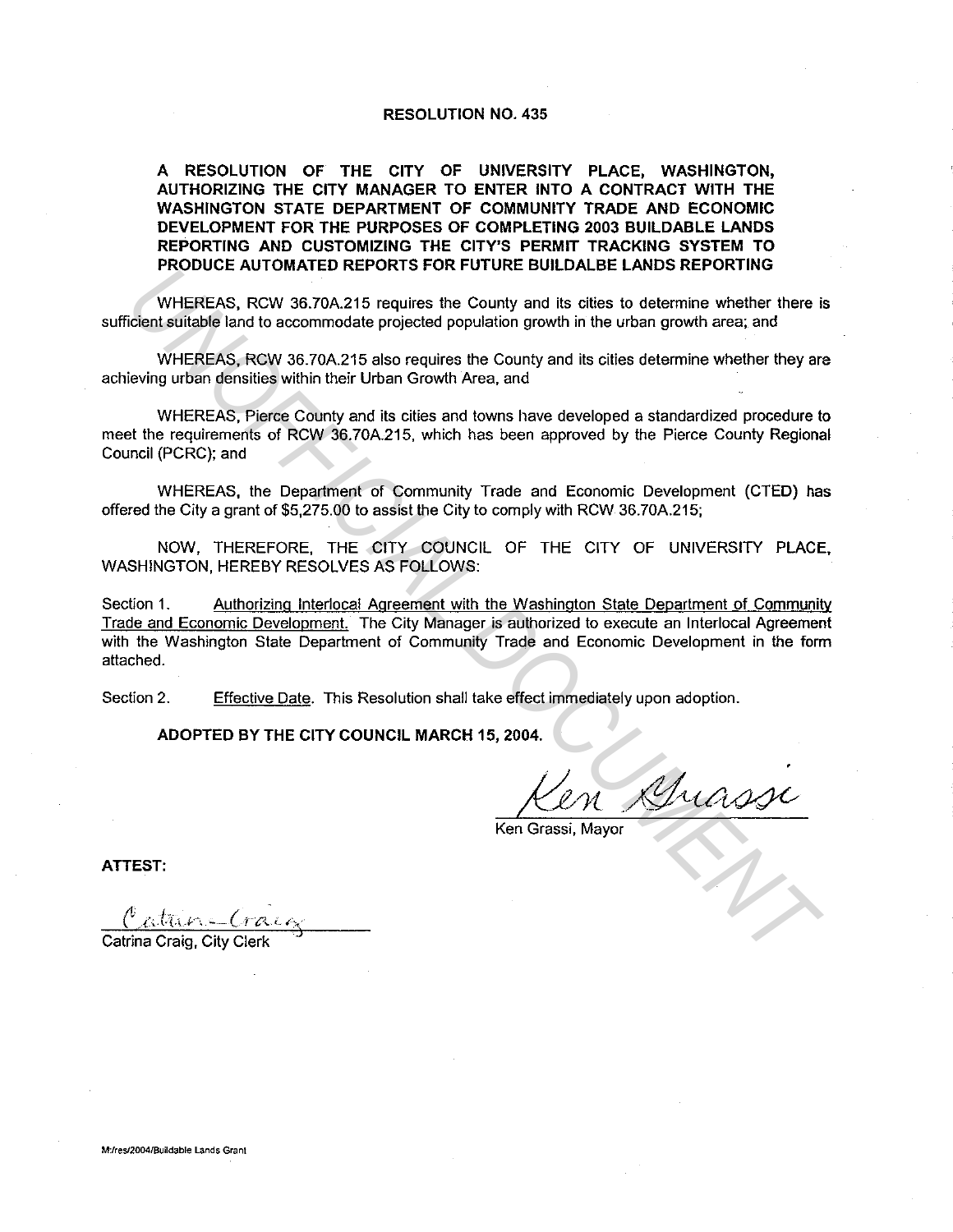CONTRACT NO. S04-62600-141

# **WASffiNGTON STATE DEPARTMENT OF COMMUNITY, TRADE AND ECONOMIC DEVELOPMENT GROWTH MANAGEMENT SERVICES**

 $\mathbf{x}_{\text{max}} = \sum_{\text{max} \in \mathcal{M}}$ 

| 1. GRANTEE:                                                                                                                                                                                                                                                                                                                                                                                                            | 2. AWARD DATE:                    | 3. END DATE:                          |
|------------------------------------------------------------------------------------------------------------------------------------------------------------------------------------------------------------------------------------------------------------------------------------------------------------------------------------------------------------------------------------------------------------------------|-----------------------------------|---------------------------------------|
| <b>CITY OF UNIVERSITY PLACE</b>                                                                                                                                                                                                                                                                                                                                                                                        | December 12, 2003                 | June 30, 2005                         |
| <b>3815 BRIDGEPORT WAY</b>                                                                                                                                                                                                                                                                                                                                                                                             |                                   |                                       |
| UNIVERSITY PLACE, WASHINGTON 98466                                                                                                                                                                                                                                                                                                                                                                                     |                                   |                                       |
| 4. GRANTEE REPRESENTATIVE:                                                                                                                                                                                                                                                                                                                                                                                             | 5. CTED REPRESENTATIVE:           |                                       |
| NAME: DAVID SWINDALE                                                                                                                                                                                                                                                                                                                                                                                                   | <b>NAME: IKE NWANKWO</b>          |                                       |
| PHONE: (253) 460-2519                                                                                                                                                                                                                                                                                                                                                                                                  | PHONE: (360) 725-3056             |                                       |
| FAX: (253) 460-2541                                                                                                                                                                                                                                                                                                                                                                                                    | FAX. (360) 753-2950               |                                       |
| E-MAIL: Dswindale@cityofup.com                                                                                                                                                                                                                                                                                                                                                                                         | E-MAIL: iken@cted.wa.gov          |                                       |
| 6. SOURCE OF STATE FUNDS:                                                                                                                                                                                                                                                                                                                                                                                              |                                   | 7. GRANTEE TAX IDENTIFICATION NUMBER: |
| (GROWTH MANAGEMENT SERVICES)                                                                                                                                                                                                                                                                                                                                                                                           | 91-1684517                        |                                       |
| \$5,275                                                                                                                                                                                                                                                                                                                                                                                                                |                                   |                                       |
| 8. SUMMARY: To complete Buildable Lands annual report to Pierce County in accordance with<br>RCW36.70A.215 and Pierce County Buildable Lands Procedures for Collection and Monitoring Data<br>(April 1999)                                                                                                                                                                                                             |                                   |                                       |
| The DEPARTMENT and GRANTEE acknowledge and accept the terms of this CONTRACT and<br>attachments and have executed this CONTRACT as of the date and year written below. The rights and<br>obligations of both parties to this CONTRACT are governed by this CONTRACT and other documents<br>incorporated by reference: CONTRACT Terms and Conditions including Attachment "A," Work Plan and<br>Attachment "B," Budget. |                                   |                                       |
| FOR THE DEPARTMENT OF COMMUNITY                                                                                                                                                                                                                                                                                                                                                                                        | FOR THE CITY OF UNIVERSITY PLACE: |                                       |
| TRADE AND ECONOMIC DEVELOPMENT:                                                                                                                                                                                                                                                                                                                                                                                        |                                   |                                       |
| Nancy K. Ousley, Assistant Director                                                                                                                                                                                                                                                                                                                                                                                    | Name                              | $R$ $n$ $TBA$                         |
| <b>Local Government Division</b>                                                                                                                                                                                                                                                                                                                                                                                       |                                   |                                       |
|                                                                                                                                                                                                                                                                                                                                                                                                                        |                                   |                                       |
|                                                                                                                                                                                                                                                                                                                                                                                                                        | Title                             |                                       |
| DATE: $11$ May $64$                                                                                                                                                                                                                                                                                                                                                                                                    | DATE:                             |                                       |
| APPROVED AS TO FORM ONLY:                                                                                                                                                                                                                                                                                                                                                                                              |                                   |                                       |
| Signature on file                                                                                                                                                                                                                                                                                                                                                                                                      |                                   |                                       |
| Melissa Burke-Cain, Senior Counsel                                                                                                                                                                                                                                                                                                                                                                                     |                                   |                                       |
| Office of the Attorney General of Washington                                                                                                                                                                                                                                                                                                                                                                           |                                   |                                       |
| DATE: October 20, 2003                                                                                                                                                                                                                                                                                                                                                                                                 |                                   | RECEIVED                              |
|                                                                                                                                                                                                                                                                                                                                                                                                                        |                                   | MAY A 3 2004                          |

MAY 0 3 2004

 $\mathcal{A}_\mathrm{A}$ Ã

GROWTH MANAGEMENT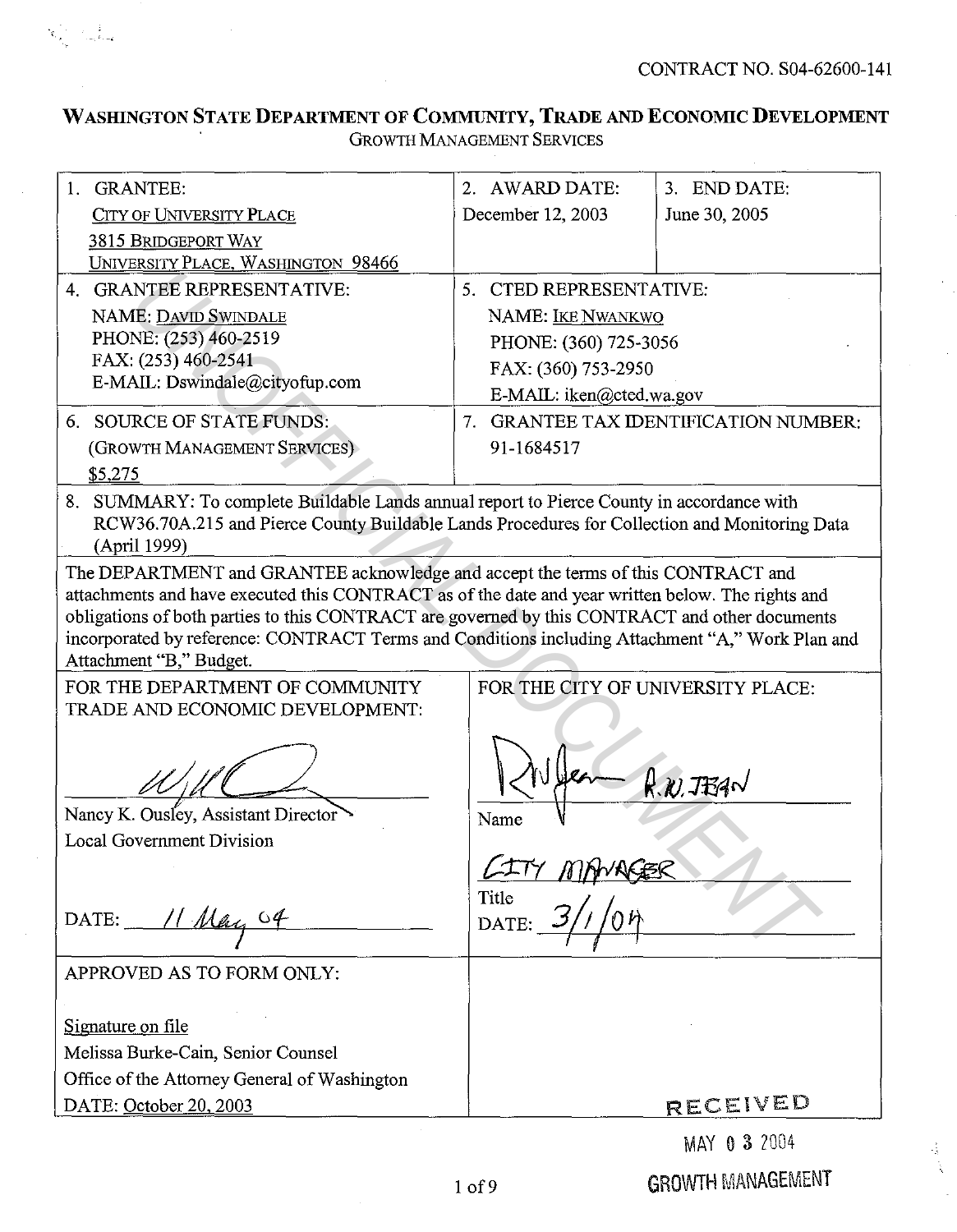## **CONTRACT TERMS & CONDITIONS**

#### SECTION 1 - PREAMBLE

 $\beta_{\rm 2}$  .

This CONTRACT, entered into by the City of University Place, (hereinafter referred to as the GRANTEE) and the Department of Community, Trade and Economic Development (hereinafter referred to as the DEPARTMENT), WITNESSES THAT:

WHEREAS, the DEPARTMENT has the responsibility under RCW 43.330.050(5) to provide financial and technical assistance to the communities of the state, to assist in improving the delivery of federal, state, and local programs; and to provide communities with opportunities for productive and coordinated development beneficial to the well-being of communities and their residents; and

WHEREAS, the DEPARTMENT has the statutory authority under RCW 43.330.120 to offer technical and financial assistance to cities and counties planning under the Growth Management Act; and

WHEREAS, the DEPARTMENT has selected the GRANTEE to receive funds and the GRANTEE shall use the funds to undertake a project which furthers the goals and objectives of the DEPARTMENT's Growth Management Services Unit in accordance with its mission.

THEREFORE, the parties mutually agree to the following terms and conditions:

#### SECTION 2 - WORK PLAN

Over the course of the CONTRACT period, the GRANTEE shall accomplish the activities described in Attachment "A": Work Plan that is incorporated into the CONTRACT by reference.

#### SECTION 3 - FUNDING

The total funds to be reimbursed to the GRANTEE for costs incurred during the CONTRACT period shall be a sum not to exceed \$5,275.

#### SECTION 4 - BUDGET

An approved budget by category of expenditure is included as Attachment "B" of this CONTRACT that is incorporated into the CONTRACT by reference. The total amount of transfers of funds between line item budget categories shall be as specified in Attachment "B." If the cumulative amount of these transfers exceeds or is expected to exceed the amount specified in Attachment "B," the total project budget shall be subject to justification and negotiation of a CONTRACT amendment by the GRANTEE and the DEPARTMENT. *IS*, the DEPARTMENT has the responsibility under RCW 43,330.050(5) to provide financial<br>assistance to the communities of the state, to assist in improving the delivery of federal, state,<br>rarms; and to provide communities

#### SECTION 5 - CONTRACT PERIOD

- A. The effective date of this CONTRACT shall be the date all parties sign and complete execution of the CONTRACT. This CONTRACT shall terminate on June 30, 2005 except for any remaining obligations of the GRANTEE as may exist under Section 7.
- B. Costs to be reimbursed by the DEPARTMENT under this CONTRACT are those eligible costs incurred during the performance of the CONTRACT work program on or after December l, 2003.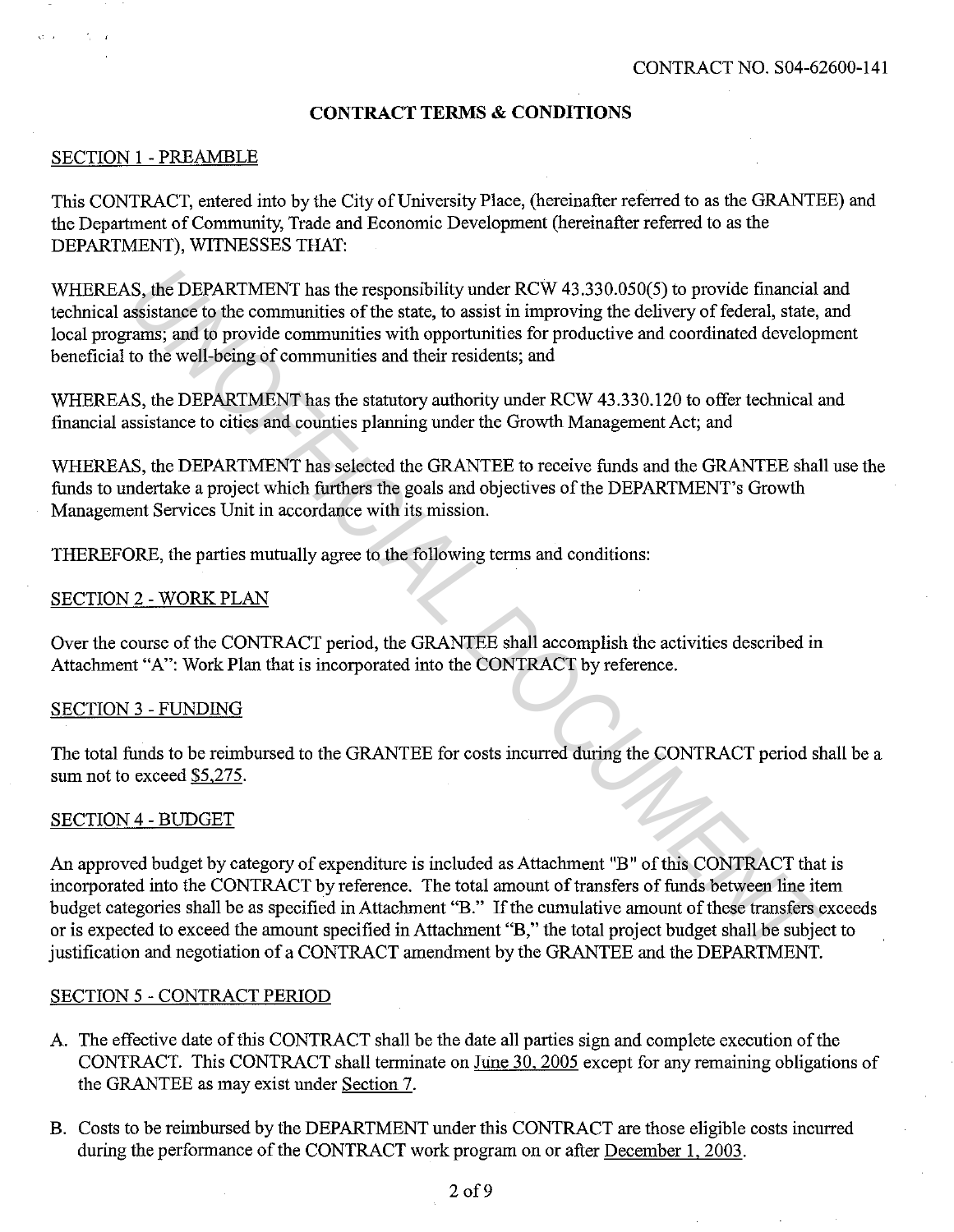#### SECTION 6 - REIMBURSEMENT PROVISIONS

- A. Funds will be disbursed per the schedule established in Attachment "B."
- B. Only eligible project-related costs will be reimbursed. Ineligible costs include, but are not necessarily limited to: capital expenses, such as land acquisition or construction costs; purchase of machinery; hosting expenses, such as meals, lodging, or transportation incurred by persons other than staff and volunteers working directly on the project; lobbying or political influencing; and other costs which are not directly related to the project.
- C. Within twenty (20) days after receiving and approving the voucher, the DEPARTMENT shall remit to the GRANTEE a warrant covering the DEPARTMENT's share of the costs incurred for work performed.
- D. The final invoice voucher covering costs incurred for work performed on or before June 30, 2005, must be submitted by the GRANTEE prior to July 8, 2005 to allow the DEPARTMENT sufficient time to process it. Payment of the final voucher shall be contingent upon the DEPARTMENT's receipt and approval of any products or deliverables designated in Attachment "A." ses, such as meals, looging, or transportation incurted oy persons oncer than start and volunted<br>ing directly on the project; lobbying or political influencing; and other costs which are not directly to the project.<br>To th

#### SECTION 7 - REPORTS

- A. The GRANTEE shall submit a brief semiannual progress report on a form approved by the DEPARTMENT which describes the progress made on the work program outlined in Attachment "A." Progress reports will be submitted on a semiannual calendar cycle. The semiannual progress report shall also provide detail on the dedicated matching funds.
- B. The GRANTEE shall furnish, along with or prior to submitting the final invoice voucher, two copies of each final product designated in Attachment "A."

## SECTION 8 - ACKNOWLEDGMENT OF STATE FUNDING

The GRANTEE shall provide all project-related press releases to the DEPARTMENT. Press releases shall identify the DEPARTMENT as a project financier.

Publications such as reports and pamphlets which are developed totally or in part with funds provided under this CONTRACT shall give credit to the funding source by including the following: "Funds made available through the Washington State Department of Community, Trade and Economic Development."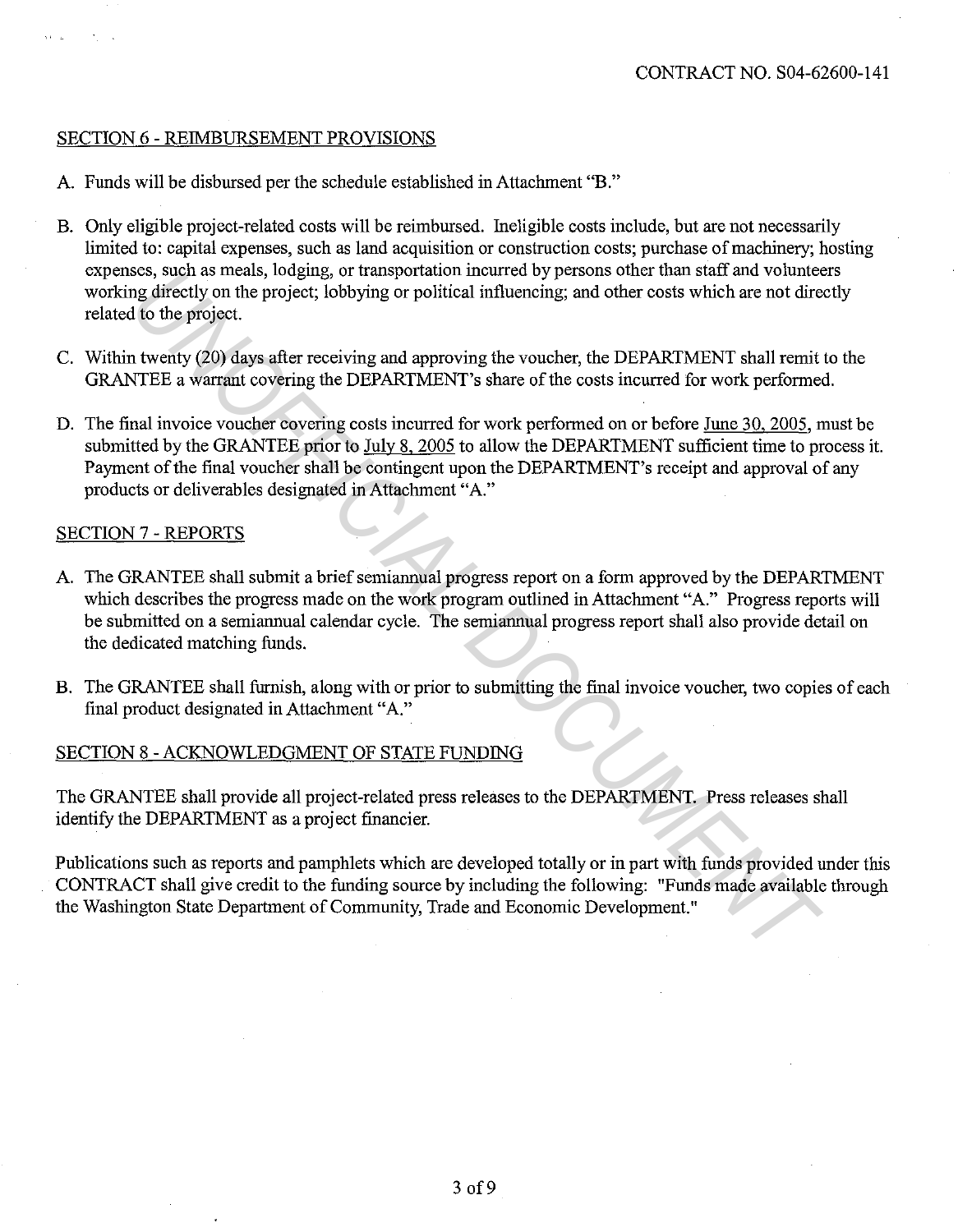## SECTION 9 - DOCUMENTATION, MONITORING, AND AUDIT

During the CONTRACT period and following its termination, the GRANTEE shall follow accounting procedures and shall maintain books, records, documents, and other evidence which sufficiently and properly reflect all project specific costs expended in the performance of this CONTRACT. The Office of the State Auditor or any persons duly authorized by the DEPARTMENT shall have full access to and the right to inspect, excerpt, audit, or examine any of these materials at all reasonable times for a period of six years after termination of the CONTRACT.

The DEPARTMENT may require a copy of the GRANTEE's most recent audit and management letter.

The DEPARTMENT may require the GRANTEE to obtain an audit for specific expenditures under this CONTRACT. Costs of a required audit are an allowable expense.

## SECTION 10 - RECAPTURE PROVISIONS

 $\mathcal{F}_{\mathcal{F}}$ 

In the event that the GRANTEE fails to expend funds under this CONTRACT in accordance with state laws and/or the provisions of this CONTRACT, the DEPARTMENT reserves the right to recapture state funds in an amount equivalent to the extent of the noncompliance.

Such right of recapture shall exist for a period not to exceed six years following CONTRACT termination. Repayment by the GRANTEE of funds under this recapture provision shall occur within 30 days of demand. In the event that the DEPARTMENT is required to institute legal proceedings to enforce the recapture provision, the DEPARTMENT shall be entitled to its costs thereof, including reasonable attorney's fees.

## SECTION 11 - CONTRACT AMENDMENTS

- A. The DEPARTMENT or the GRANTEE may request changes to the CONTRACT or its provisions. It is agreed and understood that no material or substantive alteration or variation of the terms of this CONTRACT shall be valid unless made in writing and signed by both parties. Any oral understanding or agreements shall not be binding unless made in writing and signed by both parties. *MRTMENT* may require a copy of the GRANTEE's most recent audit and management letter.<br>*NRTMENT* may require the GRANTEE to obtain an audit for specific expenditures under this<br>CCT. Costs of a required audit are an allowab
- B. CONTRACT amendments shall not be made which result in an extension of the CONTRACT period beyond June 30, 2005.

## SECTION 12 - NONDISCRIMINATION CLAUSE

During the performance of this CONTRACT, the GRANTEE shall comply with all federal and state nondiscrimination laws, including, but not limited to chapter 49.60 RCW. Washington's Law Against Discrimination, and 42, U.S.C. 12101 et seq., the Americans with Disabilities Act (ADA).

In the event of the GRANTEE's noncompliance or refusal to comply with any nondiscrimination law, regulation, or policy, this CONTRACT may be rescinded, canceled, or terminated in whole or in part, and the GRANTEE may be declared ineligible for further CONTRACTS with the DEPARTMENT. The GRANTEE shall, however, be given a reasonable time in which to cure this noncompliance. Any dispute may be resolved in accordance with Section 20.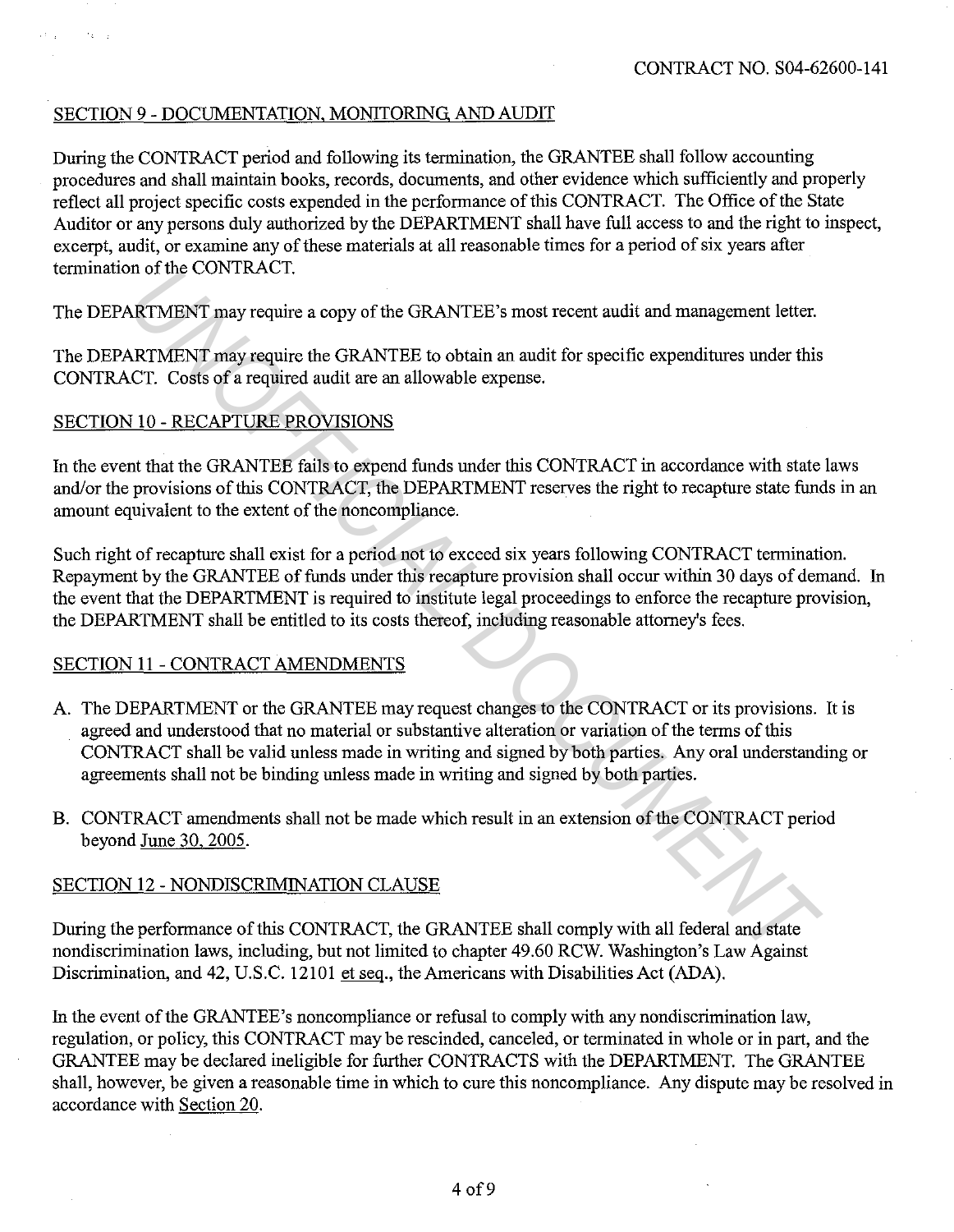## SECTION 13 - TERMINATION OF CONTRACT

- A. If, through any cause, the GRANTEE shall fail to fulfill its obligations under this CONTRACT in a timely and proper manner; or if the GRANTEE shall violate any of its covenants, agreements, or stipulations; the DEPARTMENT shall have the right to terminate this CONTRACT. The DEPARTMENT may withhold the balance of state funding if such default or violation is not corrected within twenty (20) days after the DEPARTMENT submits written notice to the GRANTEE describing such default or violation.
- B. Notwithstanding any provisions of this CONTRACT, either party may terminate this CONTRACT by providing written notice of such termination, specifying the effective date thereof, at least thirty (30) days prior to such date.
- C. Reimbursement for GRANTEE work performed, and not otherwise paid for by the DEPARTMENT prior to the effective date of such terminations, shall be as the DEPARTMENT reasonably determines.
- D. In the event funding from the state, federal, or other sources is withdrawn, reduced, or limited in any way after the effective date of this CONTRACT and prior to normal completion, the DEPARTMENT may unilaterally reduce the scope of work and budget or terminate this CONTRACT.

## SECTION 14 - GRANTEE NOT EMPLOYEE OF DEPARTMENT

The GRANTEE, its employees, or agents performing under this CONTRACT are not deemed to be employees neither of the DEPARTMENT nor as agents of the DEPARTMENT in any manner whatsoever. The GRANTEE will not hold itself out as or claim to be an officer or employee of the DEPARTMENT or of the State of Washington and will not make any claim, demand, or application to or for any right or privilege applicable to an officer or employee of the DEPARTMENT or of the State of Washington. thstanding any provisions of this CONTRACT, either party may terminate this CONTRACT<br>ing written notice of such termination, specifying the effective date thereof, at least thirty (30)<br>such date,<br>our sement for GRANTEE wor

## SECTION 15 - USE OF SUBCONTRACTS

The GRANTEE may enter into subcontracts for any of the work contemplated under this CONTRACT without obtaining prior written approval of the DEPARTMENT. The GRANTEE shall follow local policies regarding procurement, or in absence of local policies, shall use a competitive procurement process.

Each CONTRACT that the GRANTEE enters into with subcontractors, creditors and others shall contain a clause providing notice that the state and the DEPARTMENT are not responsible for any legal obligation, financial or otherwise, incurred by the GRANTEE.

The DEPARTMENT reserves the right to monitor the subcontractor selection process and contractual documents either during or following the selection process.

The GRANTEE is responsible for the performance of any subcontractors. The GRANTEE shall require all subcontractors to follow the same rules and regulations as described in this document. All subcontractors must be monitored by the GRANTEE to ensure fiscal accountability.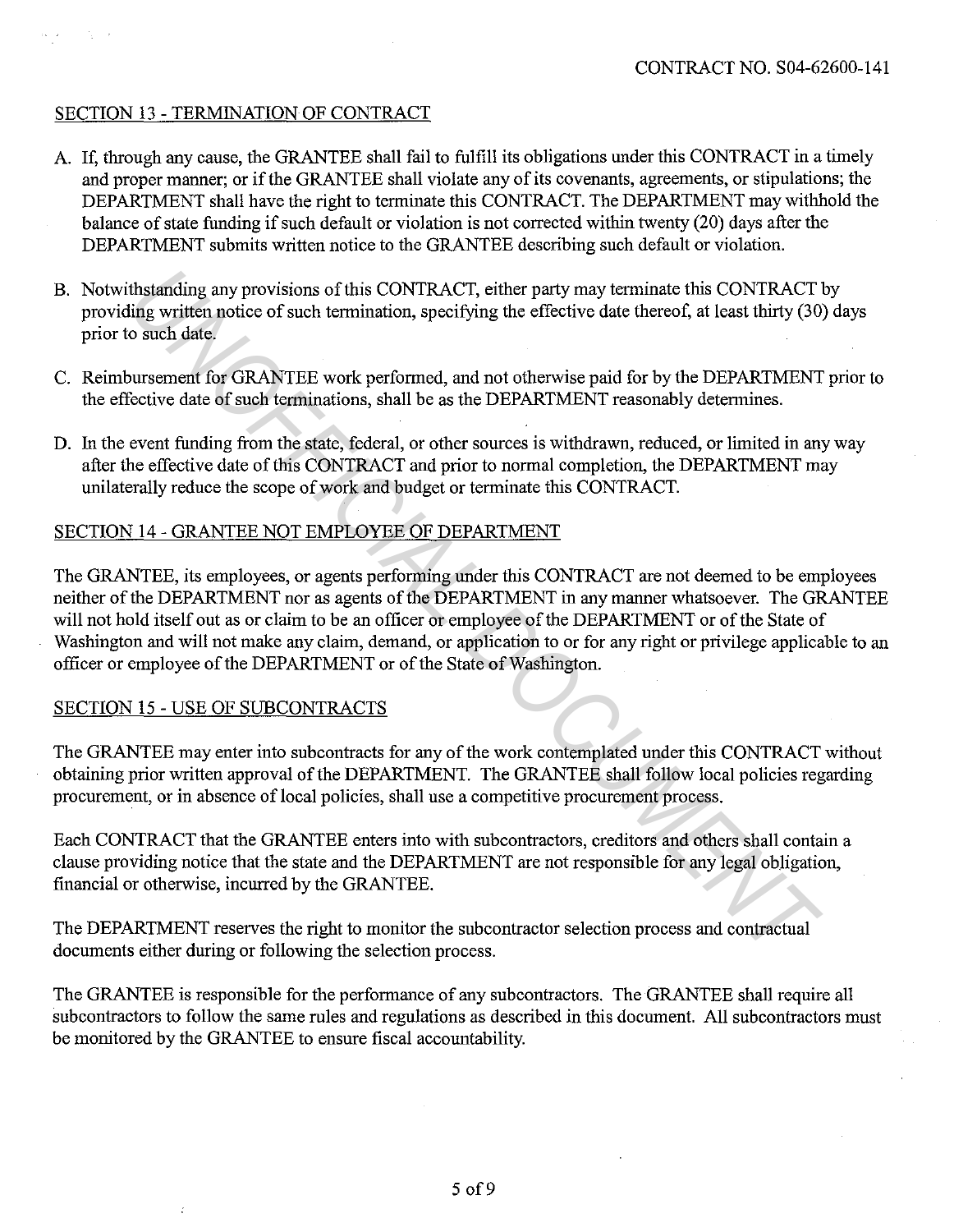## SECTION 16 - OWNERSHIP OF PROJECT MATERIALS

All finished or unfinished documents, data, studies, surveys, drawings, models, photographs, fihns, duplicating plates, computer disks and reports prepared by the GRANTEE under this CONTRACT shall be works for hire under U.S. copyright law. The DEPARTMENT may duplicate, use, and disclose in any manner and for any purpose whatsoever, all materials prepared under this CONTRACT.

The GRANTEE must have prior approval of the DEPARMENT to produce patents, copyrights, patent rights, inventions, original books, manuals, fihns, or other patentable or copyrightable materials, in whole or in part with funds received under this CONTRACT. The DEPARTMENT reserves the right to determine whether protection of inventions of discovery shall be disposed of and administered in order to protect the public interest. Before the GRANTEE copyrights any materials produced with funds under this CONTRACT, the DEPARTMENT reserves the right to negotiate a reasonable royalty fee and agreement. **EVALUATE:** CONTRACT. The DEFACTMENT is open to the particular that is compute pearms, copyrigns, pearm of the original books, manuals, films, or other patentable or copyrightable materials, in whole or in technique this C

## SECTION 17 - TRAVEL AND SUBSISTENCE REIMBURSEMENT

Travel and subsistence reimbursement shall be made in accordance with the guidelines followed by the GRANTEE in the course of normal operations. In the absence of local provisions, per diem rates and travel allowances shall be paid in accordance with rates set for state employees pursuant to RCW 43.03.050 and RCW 43.03.060 as now existing or hereafter amended.

## SECTION 18 - SPECIAL PROVISION

The DEPARTMENT's failure to insist upon the strict performance of any provision of this CONTRACT or to exercise any right based upon a breach thereof or the acceptance of any performance during such breach shall not constitute a waiver of any right under this CONTRACT.

## SECTION 19 - HOLD HARMLESS

The GRANTEE agrees to defend, hold harmless, and indemnify the State of Washington and the DEPARTMENT, their officers, agents, employees, and assigns against any and all damages of claims from damages resulting or allegedly resulting from the GRANTEE 's performance of activities under the terms of this CONTRACT.

## SECTION 20 - DISPUTE RESOLUTION

Except as otherwise provided in this CONTRACT, when a bona fide dispute arises between the parties and it cannot be resolved through discussion and negotiation, either party may request a dispute hearing. The parties shall select a dispute resolution team to resolve the dispute. The team shall consist of a representative appointed by the DEPARTMENT, a representative appointed by the GRANTEE, and a third party mutually agreed upon by both parties. The team shall attempt, by majority vote, to resolve the dispute. The parties agree that this dispute process shall precede any action in a judicial or quasi-judicial tribunal.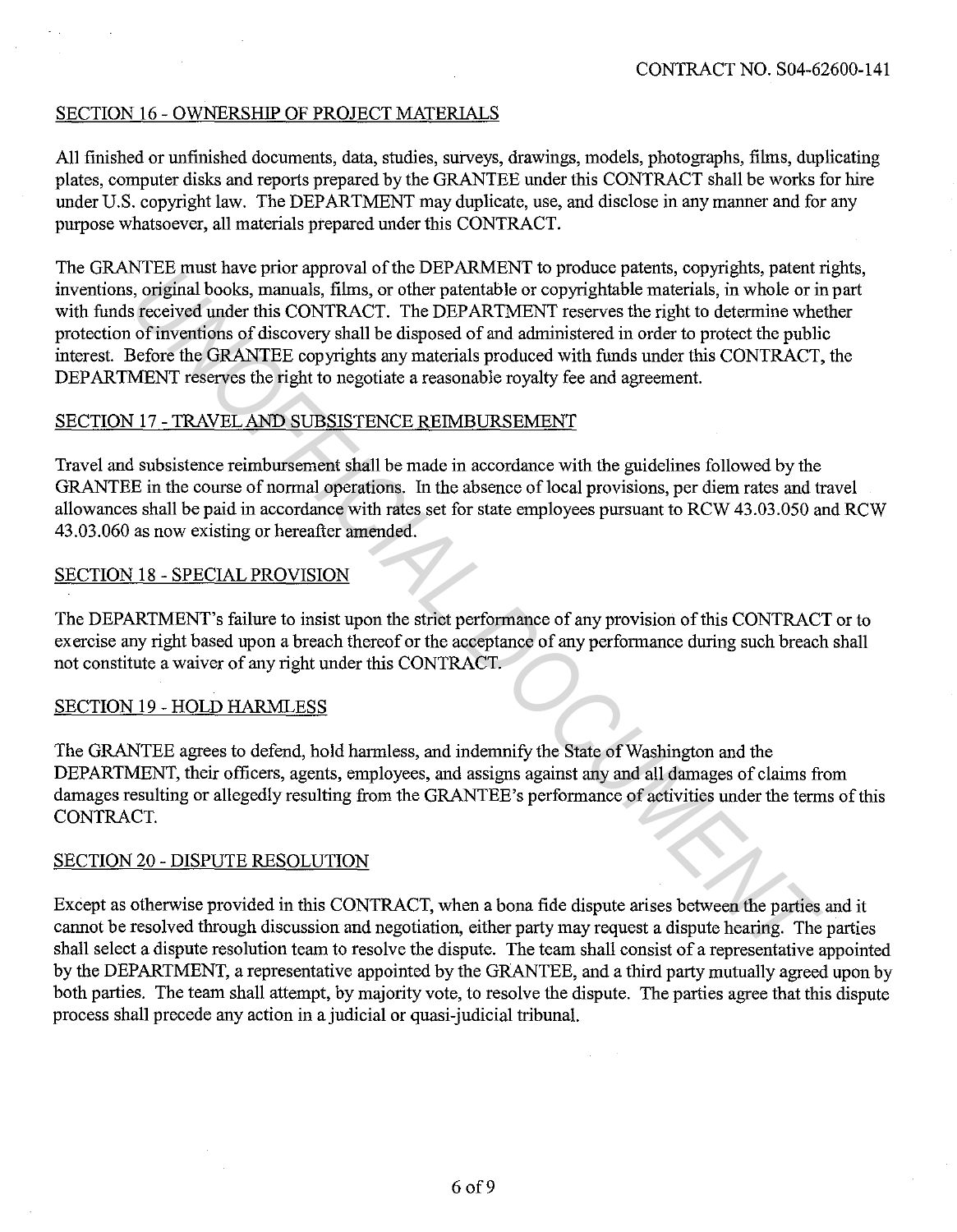## SECTION 21 - GOVERNING LAW AND VENUE

The CONTRACT shall be construed and enforced in accordance with, and the laws of the State of Washington hereof shall govern the validity and performance. Venue of any suit between the parties arising out of this CONTRACT shall be the Superior Court of Thurston County, Washington.

## SECTION 22 -APPLICABLE LAWS AND REGULATIONS

The GRANTEE shall comply with all existing applicable laws, ordinances, codes, regulations and policies of local, state, and federal governments, as now or hereafter amended.

## SECTION 23 - SEVERABILITY

In the event any term or condition of this CONTRACT or application thereof to any person or circumstances is held invalid, such invalidity shall not affect other terms, conditions, or applications of this CONTRACT which can be given effect without the invalid term, condition, or application. To this end, the terms and conditions of this CONTRACT are declared severable. **EXAMPLE Shall comply with all existing applicable laws, ordinances, codes, regulations and policion and federal governments, as now or hereafter amended.**<br>
23 - SEVERABILITY<br>
In any term or condition of this CONTRACT or a

## SECTION 24 - ENTIRE AGREEMENT

This contract, including referenced exhibits, represents all the terms and conditions agreed upon by the parties. No other understandings or representations, oral or otherwise, regarding the subject matter of this contract shall be deemed to exist or to bind any of the parties hereto.

The attachments to this agreement are as follows:

ATTACHMENT A: "Work Plan," consisting of 1 page(s); and ATTACHMENT B: "Budget," consisting of 1 page(s).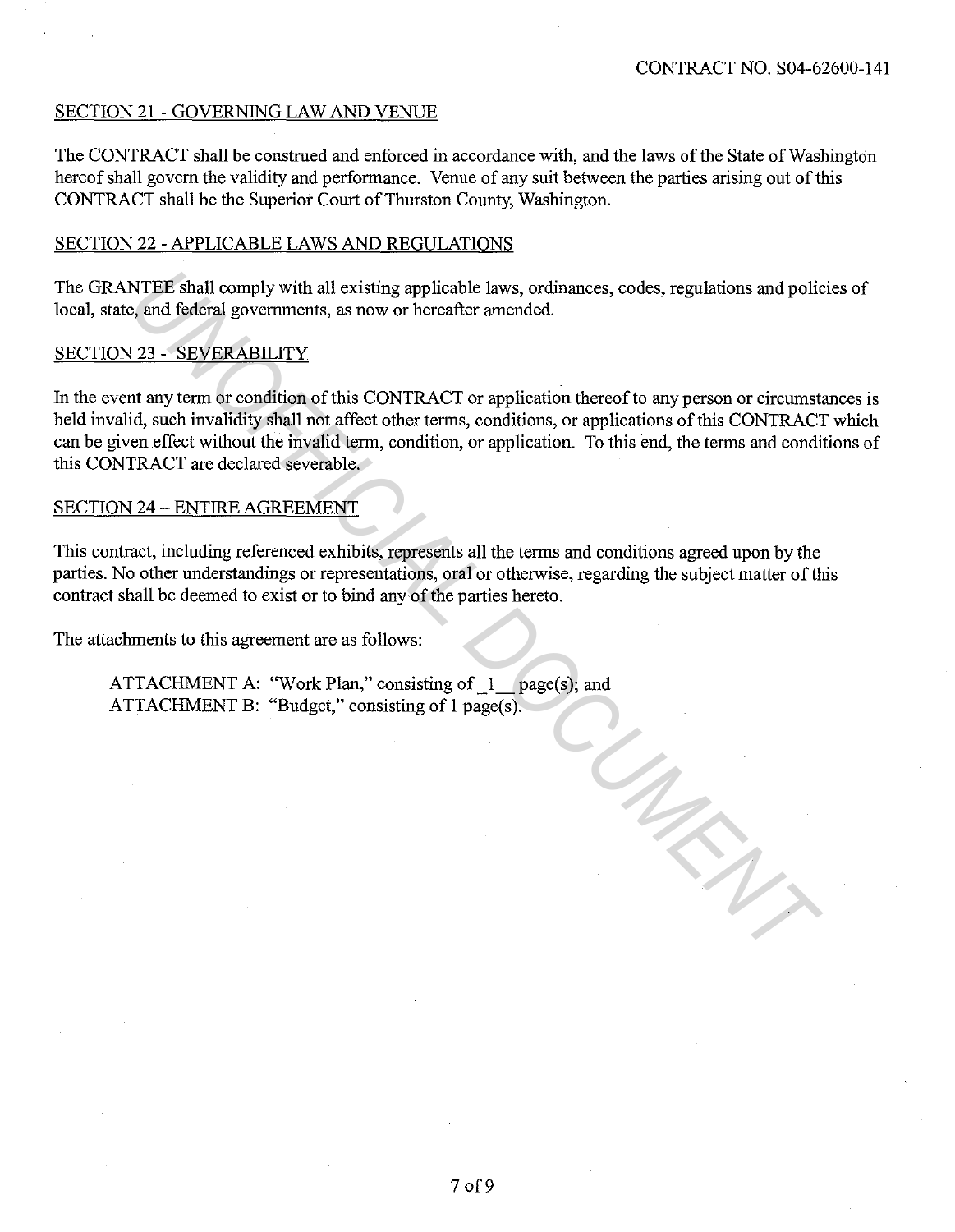#### **ATTACHMENT A: WORK PLAN**

Grantee: City of University Place

Summary: To complete Buildable Lands annual report to Pierce County in accordance with RCW36.70A.215 and Pierce County Buildable Lands Procedures for Collection and Monitoring Data (April 1999).

Estimated Completion Dates & Activities:

| $Estimateu$ Completion Dates $\alpha$ Activities. |                                                                                                                                                                                                                                                                       |                     |                   |
|---------------------------------------------------|-----------------------------------------------------------------------------------------------------------------------------------------------------------------------------------------------------------------------------------------------------------------------|---------------------|-------------------|
| Goals/                                            | Description                                                                                                                                                                                                                                                           | <b>Start</b>        | <b>End Date</b>   |
| Actions/                                          |                                                                                                                                                                                                                                                                       | Date                |                   |
| Deliverables                                      |                                                                                                                                                                                                                                                                       |                     |                   |
| Action                                            | 2003 Buildable Lands Report. Compile<br>residential, commercial and public facility<br>development information                                                                                                                                                        | March 1,<br>2004    | March 30,<br>2004 |
| Deliverable                                       | 2003 Buildable Lands Report. Summary<br>tables 1-5, Parcel specific table 7-11.                                                                                                                                                                                       |                     | April 15,<br>2004 |
| Action                                            | Develop tables 1-5 and 7-11 as customized<br>reports in City's new permit tracking system.                                                                                                                                                                            | January 15,<br>2005 | March 15,<br>2005 |
| Action                                            | 2004 Buildable Lands Report. Run<br>customized reports.                                                                                                                                                                                                               | March 15,<br>2005   | March 30,<br>2005 |
| Deliverable                                       | 2004 Buildable Lands Report. Summary<br>tables 1-5, Parcel table 7-11                                                                                                                                                                                                 |                     | April 15,<br>2005 |
| Deliverable                                       | Comparison of time and effort to produce<br>report before development of automated<br>customized reports and after.                                                                                                                                                   |                     | April 15,<br>2005 |
|                                                   | Deliverables: 2003 Buildable Lands Report. Summary tables 1-5, Parcel specific table 7-11. 2004 Bui<br>Lands Report. Summary tables 1-5, Parcel table 7-11. Comparison of time and effort to produce report<br>development of automated customized reports and after. |                     |                   |
|                                                   | Status Reports due June 15, 2004, December 15, 2004, and June 30, 2005.                                                                                                                                                                                               |                     |                   |
|                                                   |                                                                                                                                                                                                                                                                       |                     |                   |

Deliverables: 2003 Buildable Lands Report. Summary tables 1-5, Parcel specific table 7-11. 2004 Buildable Lands Report. Summary tables 1-5, Parcel table 7-11. Comparison of time and effort to produce report before development of automated customized reports and after.